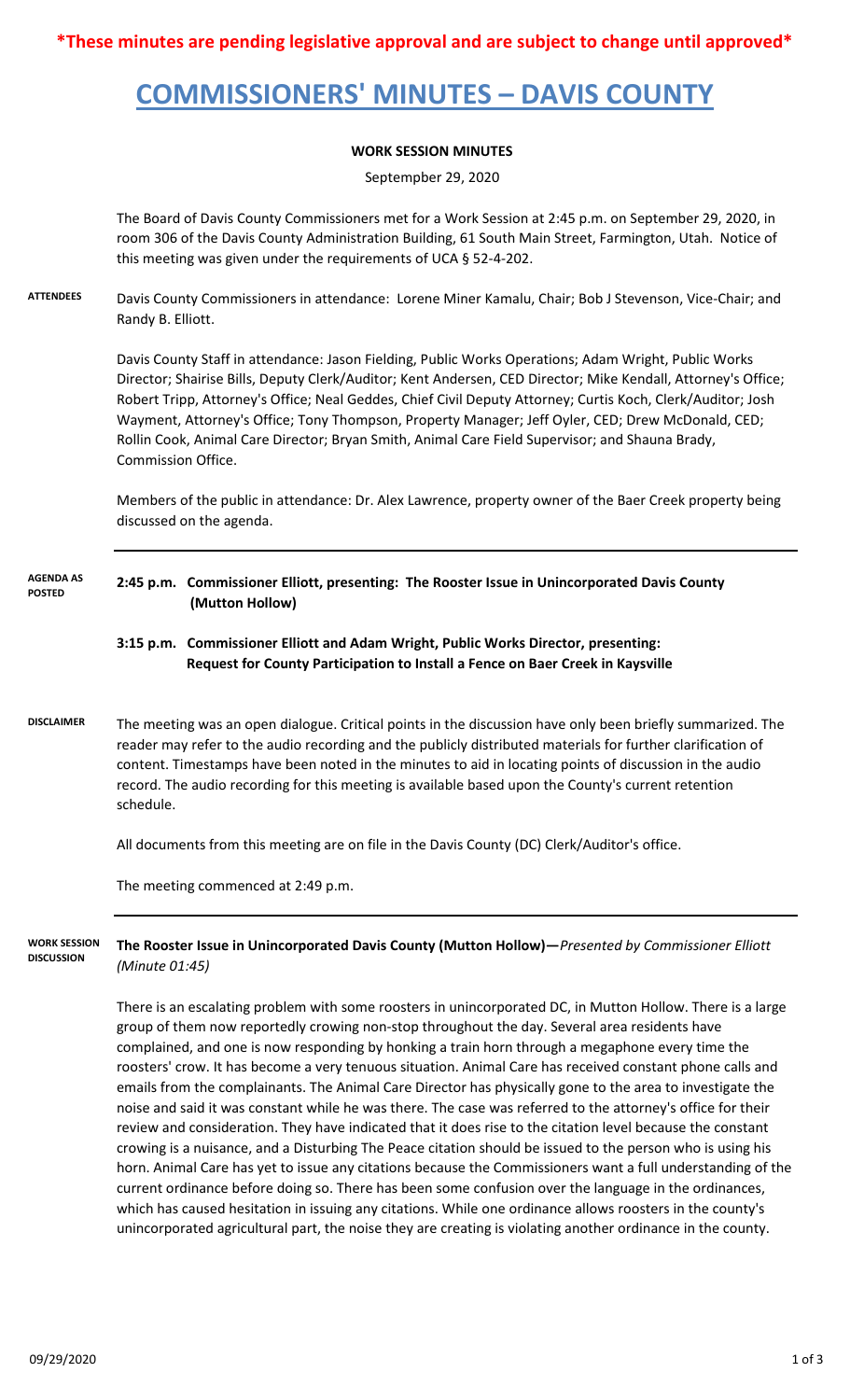## **COMMISSIONERS' MINUTES – DAVIS COUNTY**

The attorneys said that the process of following the state statute and county ordinances involves allowing the county attorneys to decide whether to issue criminal offense charges or not. They advised that the legal process should be allowed to play out and give the disputing parties their due process in court if it comes to that. The Commissioners need not be involved in any of that process. As the Executive Body, the extent of their involvement is to ensure compliance with all applicable laws and county ordinances.

It's expected that there will be citizens that disagree and likely call the Commissioners. The Commissioners just want to be prepared to provide a unanimous response to the public on the issue, which is why this discussion took place to understand the ordinances more fully and respond appropriately to any public discourse.

*(See Attachments A1-A4.)*

**Request for County Participation to Install a Fence on Baer Creek in Kaysville—** *Presented by Commissioner Elliott and Adam Wright, Public Works Director (Minute 46:06)*

 Adam said a culvert runs in front of the property owner's home with an easement on it for flood control. There was a 72-inch pipe failure in the channel that required significant repair and affected the easement. The easement restricts anything but grass, but there are rock work plantings, bushes, curb work, and stone columns. A google map of his property was shown.

The County's approach has been to be a good neighbor and attempt to restore those properties to what they were, even with the easement restrictions. This happened last fall, which affected the timing of things and pushed out many of the repairs. The following spring, when repairs resumed, it was evident that there were some additional issues with the grass and concrete, among other things, and they worked through the problems with the resident.

The public works department has been out several times working on the repairs over about five months. Some of the work required outside contractors, which caused delays because the size of the jobs was not a priority for some of them. Many of the repairs made did not meet the homeowners' expectations, which has drawn out the process even longer. Having to install a fence came up, and usually, a chain link fence is installed as a standard, but the property owner wants something more upgraded due to the higher value of his home. He has asked for the chain link fence's cost equivalent to him toward an upgraded fence. The fence was the solution because the mature bushes had to be removed when the culvert was repaired, and the younger bushes that replaced them did not provide enough of a barrier. A fence is necessary for safety issues because there is a 15-foot drop-off. As a result, interactions with the homeowner have escalated, and repairs have become quite costly and time-consuming to no avail. The homeowner demands the property returned to equal or better quality and expressed a myriad of issues, causing them upset.

**NEXT STEPS** The commission office will arrange to have Commissioner Stevenson meet with the property owner to look at the property easement.

The meeting adjourned at 3:58 p.m. **MEETING ADJOURNED**

**MATERIALS PRESENTED** All publicly distributed materials associated with this meeting are noted as the following attachments:

A1-A4 Davis County Ordinance sections 6.04.010 and 6.16.010